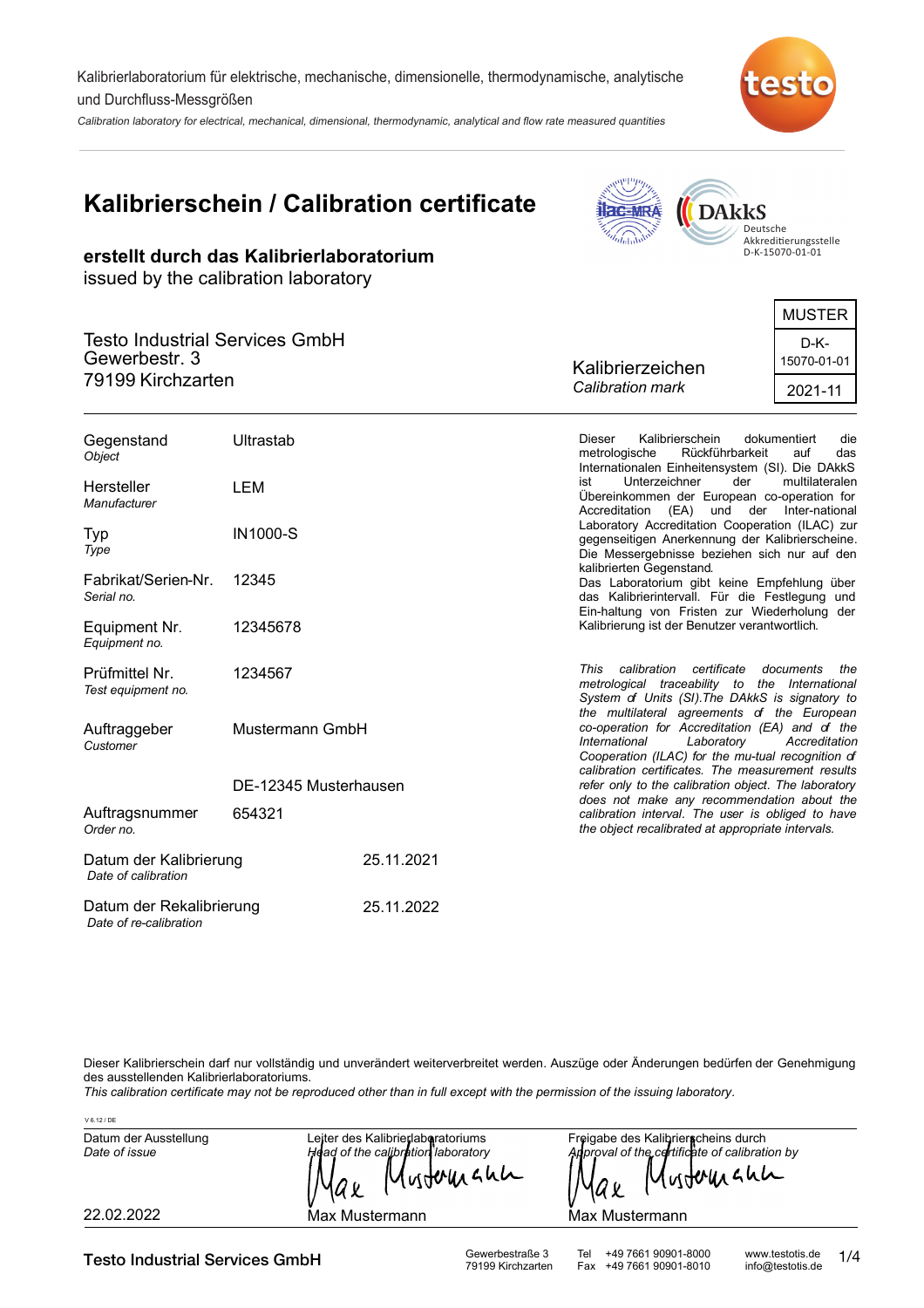#### Kalibrierschein vom Calibration certificate dated 22.02.2022

| MUSTER              |
|---------------------|
| D-K-<br>15070-01-01 |
| 2021-11             |

| <b>Kalibriergegenstand (KG)</b> Calibration object |           |  |  |
|----------------------------------------------------|-----------|--|--|
| <b>Gegenstand Object</b>                           | Ultrastab |  |  |
| <b>Inventar Nr.</b> Inventory no.                  | 123456    |  |  |
| Standort Location                                  |           |  |  |

#### **Kalibrierverfahren** Calibration procedure

Die Kalibrierung erfolgt nach Kalibrieranweisung 4\_AA\_00190\_DE - in Abstimmung nach VDI/VDE/DGQ/DKD 2622 The calibration is performed according to the 4\_AA\_00190\_DE procedure- in accordance with VDI/VDE/DGQ/DKD 2622

Verwendete Kalibrierprozedur Used calibration procedure

E:LEM:IN1000-s:5730,52120,8588,A40,Tr-100,9330,3500 / Rev.:1.3

#### **Umgebungsbedingungen** Ambient conditions

| <b>Temperatur</b> Temperature                 | $(23 \pm 3) °C$ |
|-----------------------------------------------|-----------------|
| <b>Relative Luftfeuchte Relative humidity</b> | (2070) %        |

#### **Messeinrichtungen** Measuring equipment

| Referenz<br>Reference                  | Rückführung<br>Traceability | Rekal.<br>Next cal. | Zertifikats Nr.<br>Certificate-no. | Eq.-Nr.<br>EQ-no. |
|----------------------------------------|-----------------------------|---------------------|------------------------------------|-------------------|
| Standard Resistor 9330                 | 15070-01-01                 | 2022-03             | E152013                            | 10500370          |
| DC Shunt 1282                          | 15070-01-01                 | 2022-10             | E176171                            | 12692623          |
| Transconductance Amplifier 52120A      | 15070-01-01                 | 2022-08             | E171369                            | 13414868          |
| Multifunction Calibrator 5730A         | 15070-01-01                 | 2022-08             | E171376                            | 13507482          |
| AC/DC Coaxial Current Shunt AC-DC-100A | 15070-01-01                 | 2021-11             | E139840                            | 13699045          |
| Digital Multimeter 8588A               | 15070-01-01                 | 2022-01             | E147611                            | 13931996          |
| AC-Shunt set A40                       | 15070-01-01                 | 2022-07             | E167236                            | 13932745          |
| Power Meter PPA3530                    | 15070-01-01                 | 2022-04             | E157715                            | 14381587          |

Referenzzertifikate sind auf www.primasonline.com abrufbar Reference certificates are available at www.primasonline.com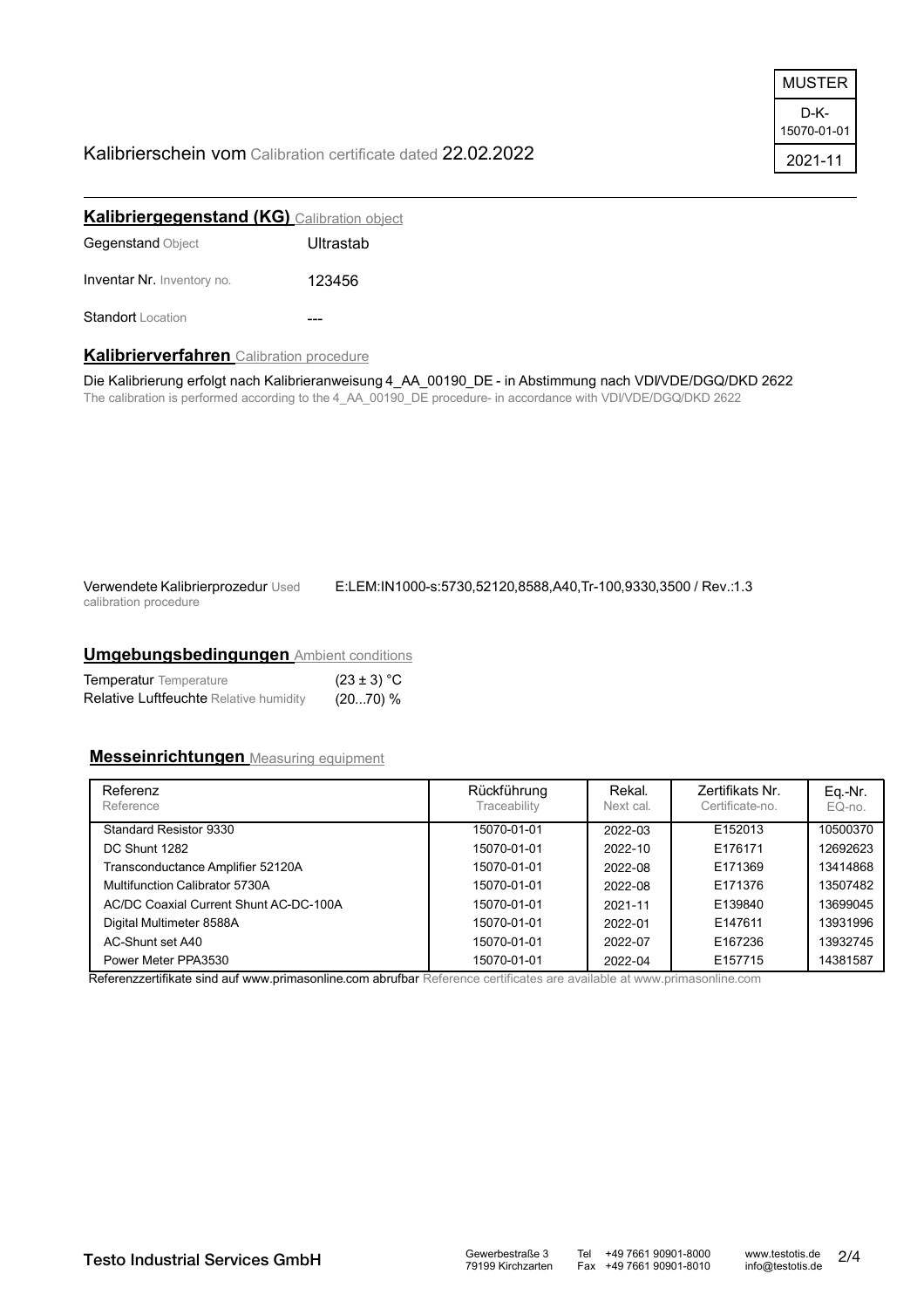D-K-2021-11 15070-01-01 MUSTER

## Kalibrierschein vom Calibration certificate dated 22.02.2022

| <b>Bereich</b>                 | Referenzwert                                 |                            |                        | Messunsicher-        |
|--------------------------------|----------------------------------------------|----------------------------|------------------------|----------------------|
| Range                          | (Normal)                                     | Messbedingung<br>Measuring | Angezeigter<br>Wert KG | heit $(k=2)$         |
|                                | Reference value                              | condition                  | Indicated value        | Measuring            |
|                                |                                              |                            | <b>UUT</b>             | uncertainty $(k=2)$  |
|                                |                                              |                            |                        |                      |
|                                | Verwendetes Prüfmittel: Test equipment used: |                            |                        |                      |
| <b>Hersteller</b> Manufacturer |                                              |                            |                        |                      |
| Signaltec                      |                                              |                            |                        |                      |
| Typ Type description           |                                              |                            |                        |                      |
| <b>TPS</b>                     |                                              |                            |                        |                      |
| <b>Serial Serial</b>           |                                              |                            |                        |                      |
| 2518-TPS-0081                  |                                              |                            |                        |                      |
|                                | Equipment Nr. Equipment no.                  |                            |                        |                      |
| 13832117                       |                                              |                            |                        |                      |
| Kanal channel                  |                                              |                            |                        |                      |
| 1                              |                                              |                            |                        |                      |
|                                | Gleichstromstärke DC current                 |                            |                        |                      |
|                                |                                              |                            |                        |                      |
|                                | Range: 1000A (0.666mA/A)                     |                            |                        |                      |
| 1000A                          | 100.0000 A                                   |                            | 99.995 A               | $0.22 \cdot 10^{-3}$ |
| 1000A                          | 200.0000 A                                   |                            | 200.019 A              | $0.25 \cdot 10^{-3}$ |
| 1000A                          | 300.0000 A                                   |                            | 300.013 A              | $0.25 \cdot 10^{-3}$ |
| 1000A                          | 400.0000 A                                   |                            | 400.007 A              | $0.25 \cdot 10^{-3}$ |
| 1000A                          | 500.0000 A                                   |                            | 499.982 A              | $0.25 \cdot 10^{-3}$ |
| 1000A                          | 600.0000 A                                   |                            | 599.977 A              | $0.25 \cdot 10^{-3}$ |
| 1000A                          | 700.0000 A                                   |                            | 699.974 A              | $0.25 \cdot 10^{-3}$ |
| 1000A                          | 800.0000 A                                   |                            | 799.971A               | $0.25 \cdot 10^{-3}$ |
| 1000A                          | 900.0000 A                                   |                            | 899.967 A              | $0.25 \cdot 10^{-3}$ |
| 1000A                          | 1000.000 A                                   |                            | 999.96 A               | $0.25 \cdot 10^{-3}$ |
|                                |                                              |                            |                        |                      |
|                                | Wechselstromstärke AC current                |                            |                        |                      |
|                                | Range: 1000A (0.666mA/A)                     |                            |                        |                      |
| 1000A                          | 50.00000 A                                   | 55 Hz                      | 50.0025 A              | $0.16 \cdot 10^{-3}$ |
| 1000A                          | 100.0000 A                                   | 40 Hz                      | 100.008 A              | $0.16 \cdot 10^{-3}$ |
| 1000A                          | 100.0000 A                                   | 55 Hz                      | 100.007 A              | $0.16 \cdot 10^{-3}$ |
| 1000A                          | 100.0000 A                                   | 400 Hz                     |                        | $0.16 \cdot 10^{-3}$ |
|                                |                                              |                            | 100.007 A              |                      |
| 1000A                          | 100.0000 A                                   | 1 kHz                      | 100.005 A              | $0.47 \cdot 10^{-3}$ |
| 1000A<br>1000A                 | 100.0000 A                                   | 2 kHz<br>55 Hz             | 100.002 A              | $0.47 \cdot 10 - 3$  |
| 1000A                          | 200.0000 A                                   |                            | 200.004 A              | $0.52 \cdot 10^{-3}$ |
|                                | 300.0000 A                                   | 55 Hz                      | 300.010 A              | $0.52 \cdot 10 - 3$  |
| 1000A                          | 500.0000 A                                   | 55 Hz                      | 500.021A               | $0.52 \cdot 10^{-3}$ |
| 1000A                          | 1000.000 A                                   | 55 Hz                      | 999.95 A               | $0.60 \cdot 10^{-3}$ |
| <b>Phase Accuracy</b>          |                                              |                            |                        |                      |